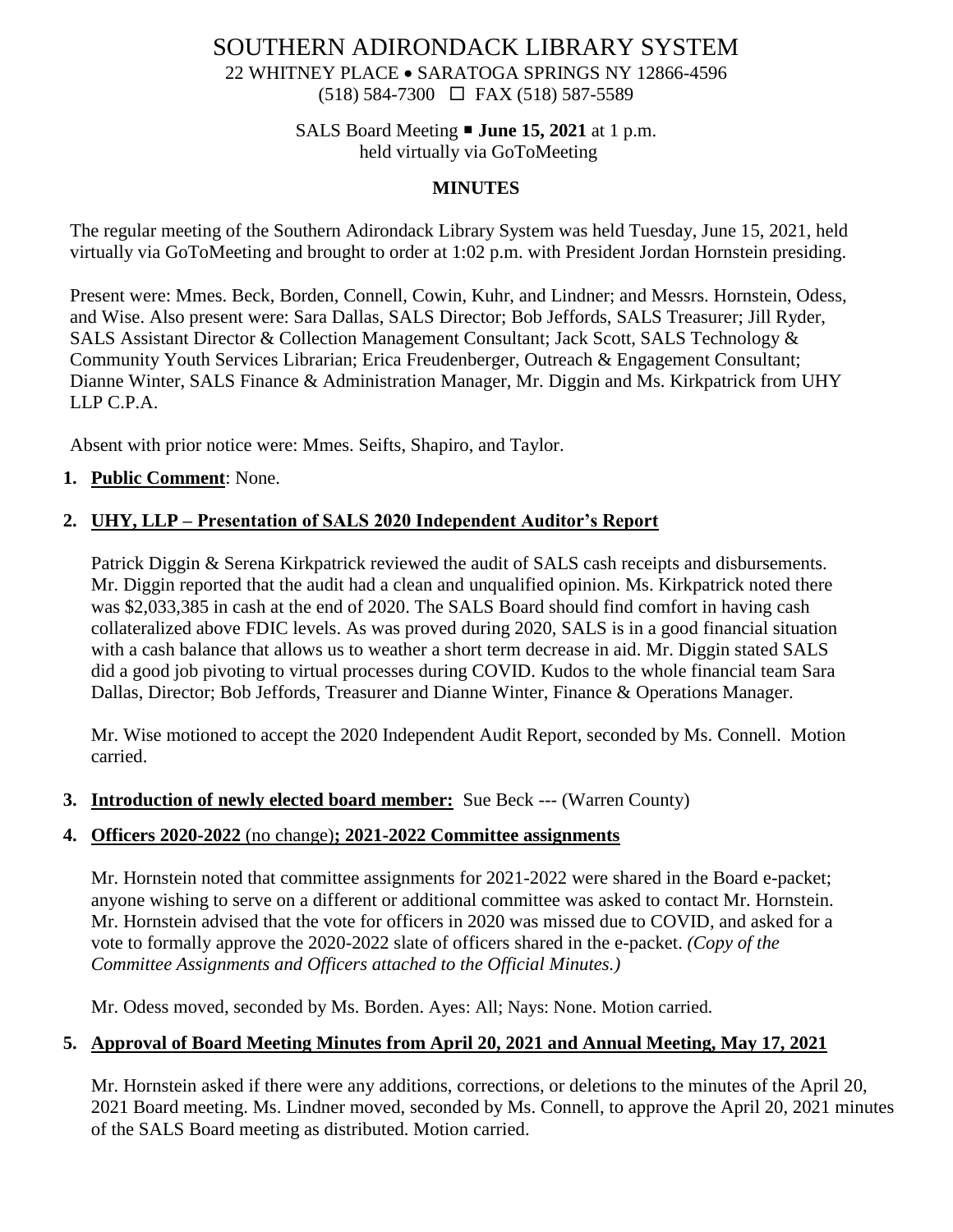Mr. Hornstein asked if there were any additions, corrections or deletions to the minutes of SALS Annual Meeting May 17, 2021. Ms. Kuhr moved, seconded by Ms. Borden, to approve the May 17, 2021 SALS Annual Meeting Minutes, as distributed. Motion carried.

#### **6. Treasurer's Report and Monthly Budget Reports for April and May; Warrants 2021-9 through 2021-14 and TA21-7 through TA21-10**

Mr. Jeffords reviewed the April and May 2021 Treasurer's and Monthly Budget Reports. Mr. Wise moved, seconded by Ms. Lindner, that receipt of the April report be acknowledged and filed for audit. Mr. Wise moved, seconded by Ms. Lindner, that receipt of the May report be acknowledged and filed for audit. Motion carried. (*Copy attached to the Official Minutes.*)

## **7. Director's Report**

**BULLET AID:** Assemblywoman Carrie Woerner has generously awarded SALS \$80,000 to be distributed evenly (\$8,000 per library) among libraries in her district: Mechanicville, Stillwater, Round Lake, Schuylerville, Easton, Greenwich, Argyle, Salem, Fort Edward, and Hudson Falls to support programming. This can include, but is not limited to, measures taken to address library operations during the pandemic. Assemblyman Matt Simpson has awarded \$25,000 to SALS, and it will be up to the SALS Board, staff, and member libraries to decide how this will be distributed.

New York is now the second state to pass a bill that would ensure public libraries the right to license and lend e-books available to consumers in the state. The New York bill requires "publishers who offer to license e-books to the public" to also offer those e-books to libraries on "reasonable" terms. In summary, the law is designed to ensure that "widely accepted and effective industry practices remain in place while prohibiting harmful practices that discriminate against libraries and harm library patrons. This still needs to be signed into law by the governor.

The law requiring training for Library Trustees – two hours of Continuing Education per year - passed the Assembly and Senate, and is awaiting the governor's signature. Sara Dallas sent out information regarding training webinars with Jerry Nichols and Rebekkah Smith Aldrich on chapters in the Handbook for Library Trustees in New York State. Jerry and Rebekkah will be presenting interactive webinars on three essential topics – Duties and Responsibilities, Library Board Meetings, and Personnel. There will be one a month, from October – December. This is an opportunity to ask those questions you thought of while reading the Handbook.

**CONSTRUCTION:** Small and rural public libraries in dire need of capital improvements are disproportionately disadvantaged by the Public Library Construction Aid Program's requirements. Providing public library systems with greater discretion to award capital grants will broaden opportunities to address our state's aging public libraries. If this is signed by the governor, the SALS Board will be able to determine which libraries will be eligible for the 90/10 match.

**CARES** funding: SALS is waiting for the check. There is a lot of money available for broadband through these federal monies. SALS and JA have chosen to not filter the internet, but anything connected to the internet using these funds will require CIPA, even computers, tablets, and hotspots purchased with these funds.

**ARNOFF**: The vendor that provides the SALS courier service was hit with a suspected ransomware attack about five days ago. SALS cuts a check based upon a PDF invoice emailed to Dianne Winter. JA staff shared how to scan attachments before opening. Fortunately, Arnoff does not have any SALS credit card or banking information on file.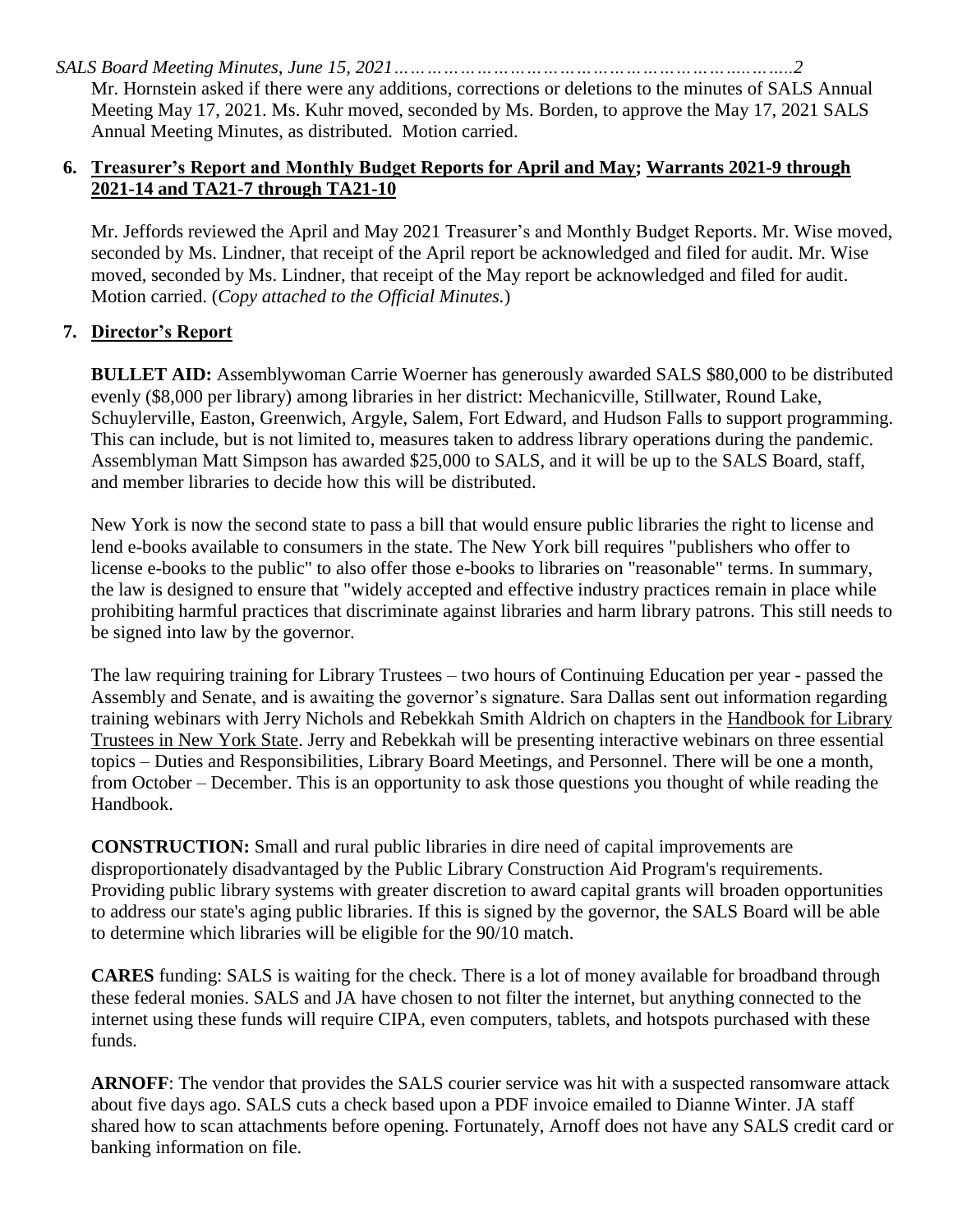**CYBER INSURANCE:** Several libraries have contacted Mrs. Dallas regarding cyber insurance. She spoke with Eric Trahan, and he will contact the JA attorney to discuss cyber insurance for SALS, MVLS, and other issues relating to the online shared databases.

**SELF REGISTRATION:** SALS and MVLS are moving forward with patron self-registration. Jill Ryder sent out some information to the member library directors, and she has been answering questions.

**DR SUESS:** The Dr. Seuss program was well attended, and while it answered many questions, more questions were raised. Mrs. Dallas' key takeaway: have a substantial and clear collection development policy in place. The policy must have a challenge procedure and form. In addition, weeding the collection is essential. There needs to be an understanding of why this must be done and have a clear policy in writing.

A library needs to make it clear that it does not endorse everything in its collection, and get away from the notion that its collection is balanced, instead the collection is representative. Ms. Cowin asked about what a "representative collection" means. Mrs. Dallas said this should be relative to the library's community and the plan of service.

**SALS STAFF IN BUILDING:** Throughout the pandemic, some staff reported to work at 22 Whitney Place. In accordance with the Telecommunications Policy under discussion later in the meeting, a schedule has been developed and distributed to have all staff return to work at 22 Whitney Place for a few days per month throughout the summer.

Mrs. Dallas will be serving a second term on the Freedom to Read Foundation.

Executive order which extends virtual or hybrid meetings until July 5, 2021.

A. *Joint Automation Report*: None.

#### **8. Committee Reports**:

A. *Audit & Finance (R. Wise, chair)*:

Mr. Wise reviewed the updates to the SALS FY21 Budget based on updated funding from the state. Ms. Winter summarized the recommendations which include: 3.0% increase to staff salaries for 2021, retroactive to the beginning of the year; adding \$10,000 to Continuing Education Challenge Grants; adding \$50,000 to Construction Challenge Grants; adding \$10,000 to SALS/Trustee Travel and Continuing Education line item.

B. *Building (C. Connell, chair)*:

Ms. Winter provided an update that the new locks system was successfully installed in the building the week of May 3<sup>rd</sup>.

- C. *Bylaws Committee (R. Wise, chair)*: None.
- D. *Central Library Aid and Services (M. Shapiro, chair)*: None.
- E. *County Aid Coordinators (Seifts, Connell, Odess, Cowin):* None.
- F. *Library Services (C. Kuhr, chair):*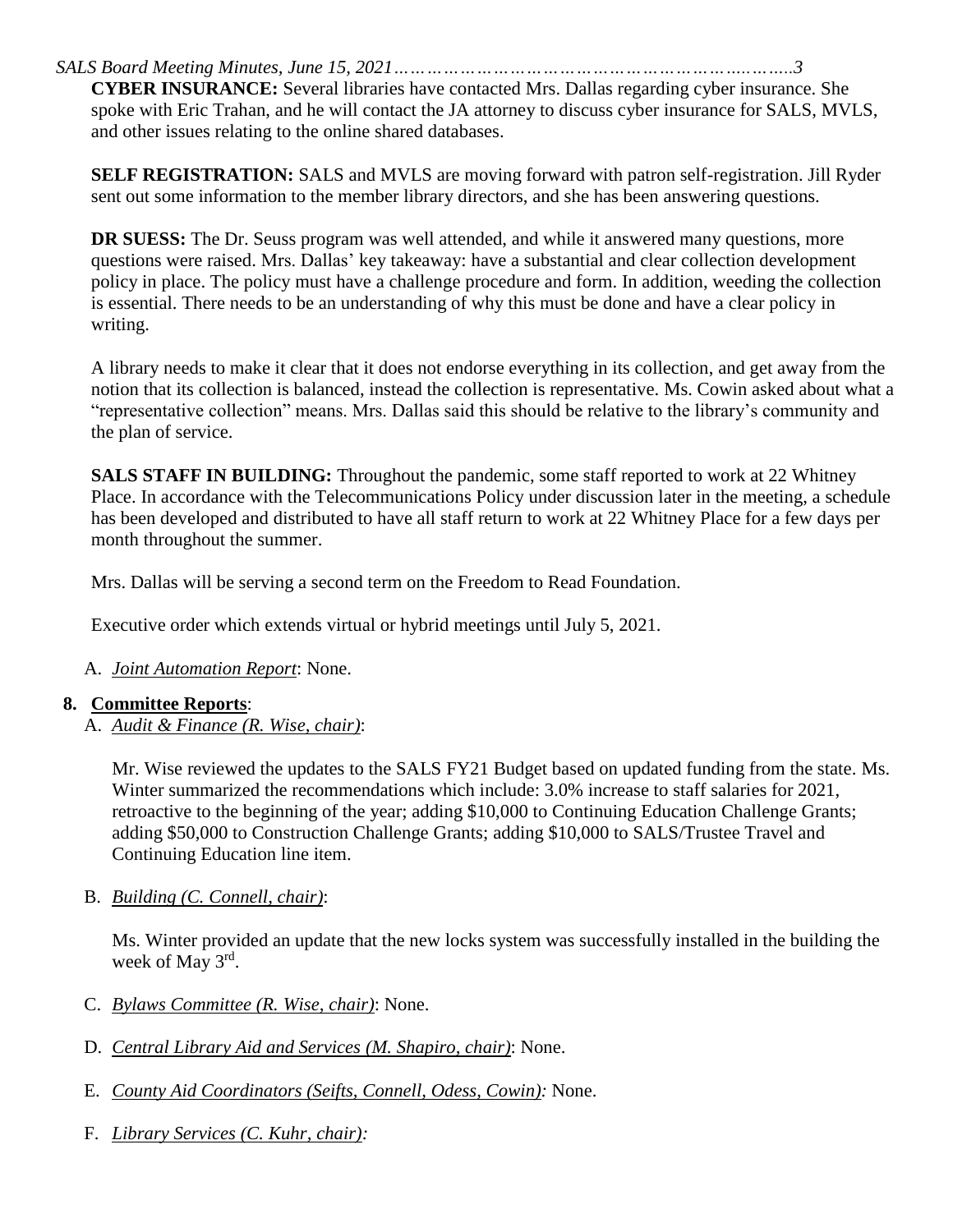Ms. Kuhr provided an overview of the Bancroft Challenge Grant amendment. Due to COVID, the library is shifting the program from in-person events for Seniors to a collection of board games to be circulated. Committee moved this amendment be approved. Ayes: All; Nays: None. Motion carried.

#### G. *Personnel (L. Borden, chair):*

Ms. Borden discussed the updated Telecommuting Policy which was shared in the e-packet. The committee is in favor of allowing our staff to telecommute for work. There are a number of checks and balances in place. Mr. Odess asked about how many staff will be on site, and the percentage of time staff would be on-site vs. off. Ms. Dallas noted that two of the seven staff members will be on-site full time, and the remaining staff would work in the building a few times each month. Ms. Winter added that there will be an average of six people in the building on each work day. Ms. Connell asked for a few updates to language making sure there is a separation between business and personal use on SALS equipment. The board agreed, and Ms. Winter will make the requested changes. Ms. Kuhr asked if this was a permanent or temporary policy. Ms. Borden noted this would be a permanent policy with short-term reviews built into it.

#### H. *Trustee Nominating: (E. Cowin, chair):* None.

#### **9. Unfinished Business**:

#### **10. New Business:**

- A. *Placement of bank accounts*:
	- i) Name Saratoga National Bank and Trust Company as depository of funds to be withdrawn with the signature of one of the following: President, Vice-President, Treasurer, or Secretary. Mr. Odess moved, seconded by Ms. Borden. Ayes: All; Nays: None. Motion carried.
	- ii) Name Adirondack Trust Company as depository of funds to be withdrawn with the signature of one of the following: President, Vice-President, Treasurer or Secretary; also that any one of the following be authorized to borrow funds: President, Vice-President, Treasurer or Secretary. Mr. Odess moved, seconded by Ms. Kuhr. Ayes: All; Nays: None. Motion carried.
	- iii) Designate Adirondack Trust as depository for AFLAC withholdings which are to be withdrawn by the President, Vice-President, Treasurer, Secretary or an authorized AFLAC representative. Ms. Lindner moved, seconded by Ms. Connell. Ayes: All; Nays: None. Motion carried.
	- iv) Authorize borrowing via credit cards by the President, Vice-President, Treasurer, or Secretary. Mr. Odess moved, seconded by Ms. Kuhr. Ayes: All; Nays: None. Motion carried.

#### B. *Approve SALS FY21 Budget Amendments*

The Finance Committee submits the budget amendments to the board for approval. Ayes: All; Nays: None. Motion carried.

C. *Approve permanent Telecommuting Policy*

The Personnel Committee submits the Telecommuting Policy, with amendments as discussed, for approval. Ayes: All; Nays: None. Motion carried.

D. *Approve member library variances*